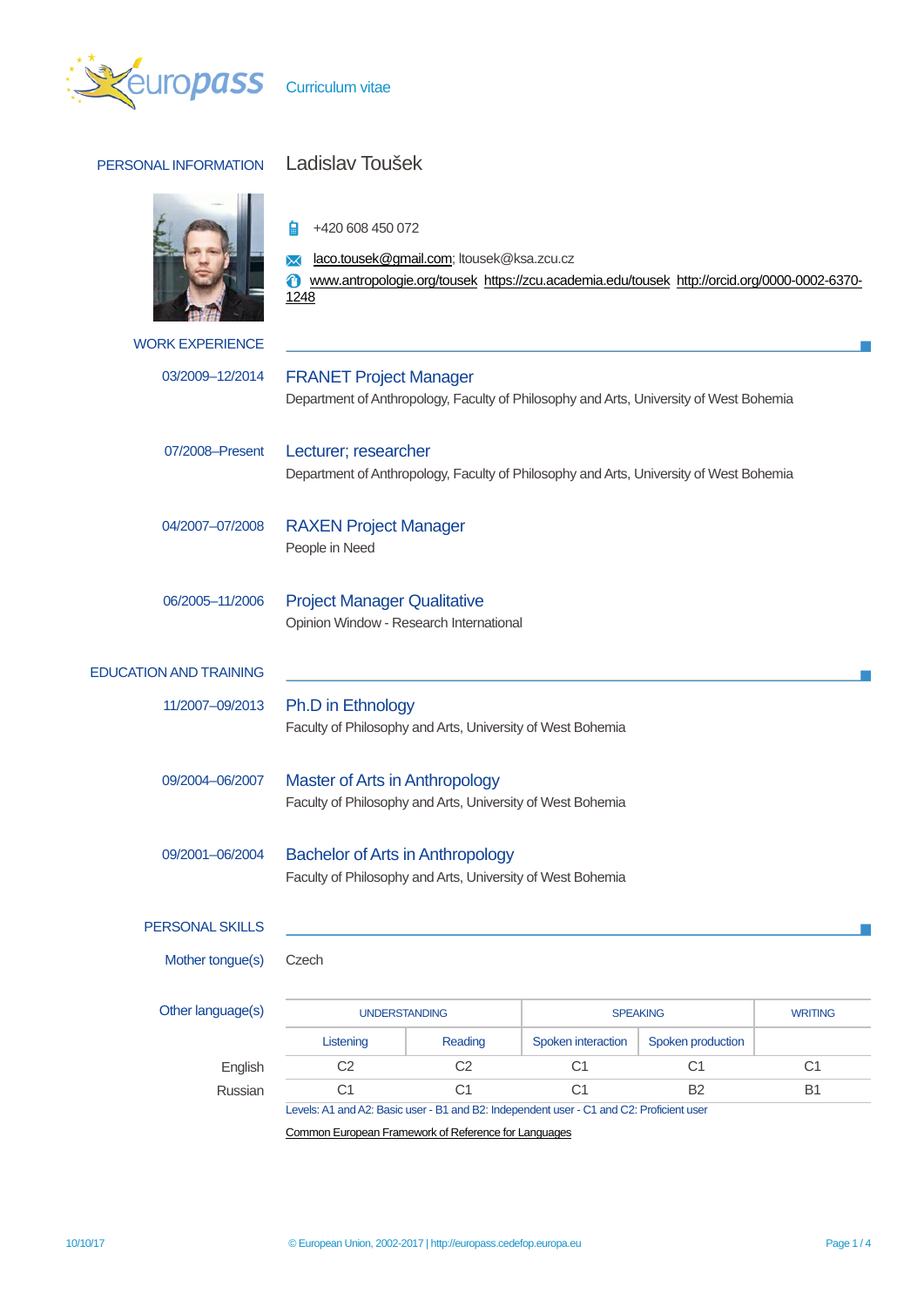Job-related skills AtlasTI, Nvivo, MAXQDA, SPSS, UCINET

Driving licence B

ADDITIONAL INFORMATION

Research projects 11/2015 → 11/2018 Security risks of socially excluded localities: Producing the knowledge and instruments for crime management and prevention (VI20152018022), researcher and project manager. 06/2015 → 10/2015 *Analysis of Fear of Crime in* České Velenice, applied research project contracted by Office of the Government of the Czech Republic. 08/2014 → 12/2014 *Fear of Crime in Velke Hamry*, applied research project contracted by Office of the Government of the Czech Republic. 09/2012→ 12/2012 *Qualitative Analysis of Fear of Crime in Pilsen Region,* applied research project contracted by Regional Authority of the Pilsen Region*,* principal investigator. 01/2012 → 12/2014 *Residential Space and Landscape as Image of Cultural Heritage and Memory,*  research project awarded by the Ministry of Culture of the Czech Republic, researcher. 04/2011→ 12/2011 *Criminalization of Poverty in the Czech Republic*, research grant awarded by University of West Bohemia, researcher. 09/2011→ 12/2011 *Qualitative Analysis of Fear of Crime in Pardubice Region,* applied research project contracted by *Municipality* of the City of *Pardubice*, principal investigator. 03/2011→ 06/2011 *Analysis of Fear Crime in Sokolov*, applied research project contracted by *Municipality* of the City of *Sokolov*, principal investigator. 03/2011→ 06/2011 *Analysis of Fear Crime in Rotava*, applied research project contracted by *the Office of the* City of *Rotava*, principal investigator. 05/2010 → 06/2012 *RESPECT: Towards a "Topography" of Tolerance and Equal Respect* (SSH-2009-3.3.1)*, c*ollaborative research project awarder by European Commission's Seventh Framework Programme, researcher. 04/2010 → 12/2010 *Social Networks and Strategies of Homeless*, research grant awarded by University of West Bohemia, principal investigator. 10/2009 → 12/2009 *Fear of Crime in Pardubice*, applied research project contracted by *Municipality* of the City of *Pardubice*, principal investigator. 03/2009 → 06/2009 *Analysis of Homeless Population in Pilsen,* applied research project contracted by *Municipality* of the City of *Pilsen,* principal investigator. 02/2009 → 05/2009 *Fear of Crime in Pilsen*, applied research project contracted by *Municipality* of the City of *Pilsen,* principal investigator. 03/2009 → 12/2014 RAXEN, European Union Agency for Fundamental Rights, project manager, researcher. 10/2008 → 01/2009 *Social Needs Assessment of Migrants in Pilsen,* applied research project contracted by *Municipality* of the City of *Pilsen,* principal investigator. 02/2008 → 12/2008 *Analysis of Crime and Fear of Crime in Pilsen* R*egion*, applied research project contracted by Regional Authority of the Pilsen Region*,* principal investigator. 09/2007 → 12/2007 *Research on Crime Connected with Socially Excluded Localities in Prague*, applied research project contracted by Ministry of Interior, principal investigator. 07/2007 → 12/2007 *Analysis of Social Services in Pilsen Region*, applied research project contracted by Regional Authority of the Pilsen Region, researcher.  $04/2007 \rightarrow 07/2008$  RAXEN, European Union Agency for Fundamental Rights, project manager, researcher. 01/2007 → 03/2007 Social *Needs Assessment in Bilina*, applied research project contracted by City of Bílina, principal investigator. 08/2006 → 08/2007 *Čikatar Het*, applied research project, principal investigator. 09/ 2004 → 01/2005 *Monitoring of Socially Excluded Romani Localities with Respect to Migration from Slovakia to the Czech Republic*, applied research project contracted by International Organisation for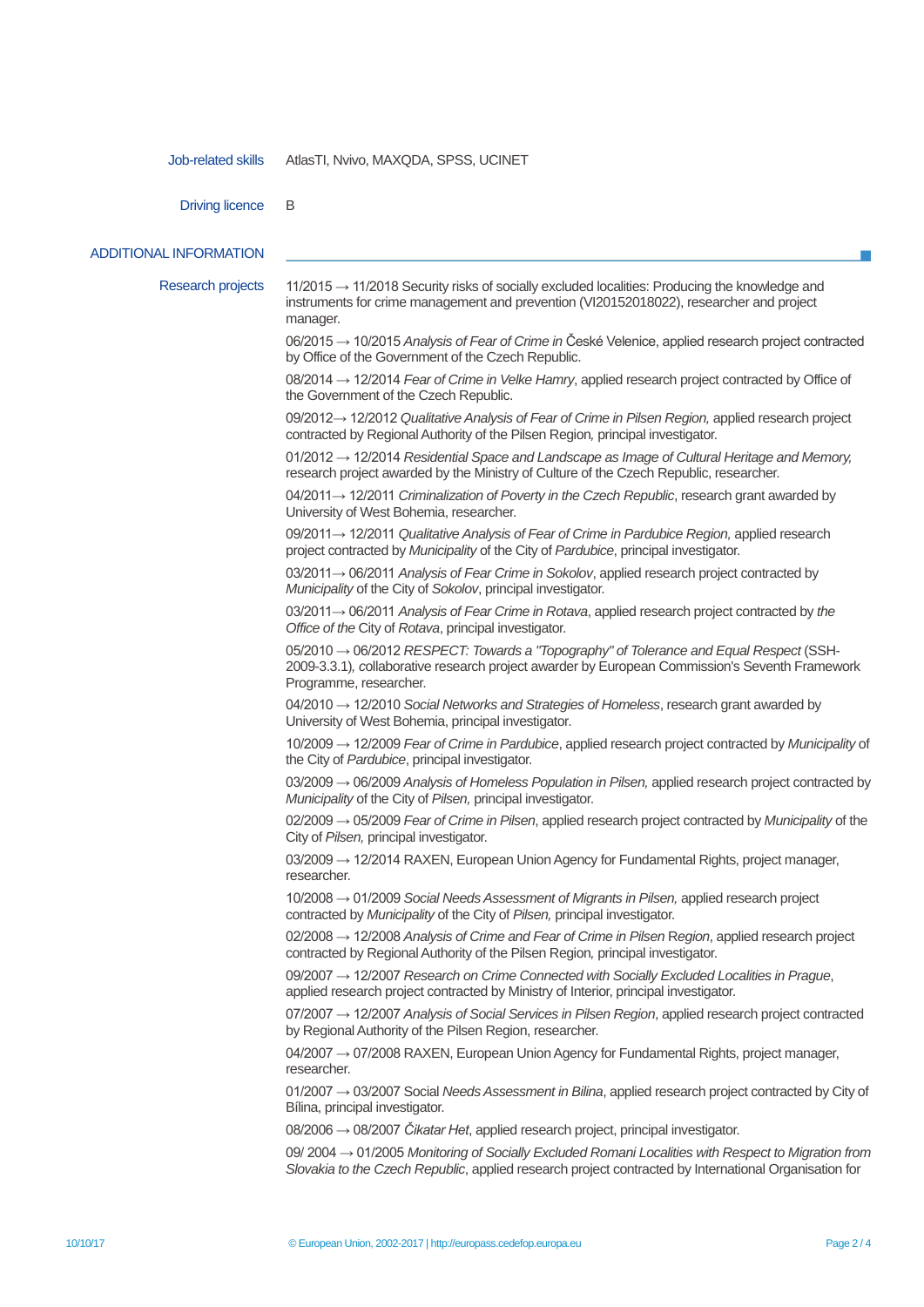

Migration, principal investigator.

7/2004 → 09/2004 *Monitoring of the Situation of Roma Settlements in Slovakia*, applied research project contracted by Open Society Fund Slovakia, researcher.

12/2003 → 6/2004 *Long Term Stationary Field Research of the Socially Excluded Localities*, applied research project contracted by Ministry of Labour and Social Affairs, researcher.

Publications Toušek, Laco et al. 2018. Sociálně vyloučené [lokality z pohledu sociodemografických u](https://www.academia.edu/36227038/Soci%C3%A1ln%C4%9B_vylou%C4%8Den%C3%A9_lokality_z_pohledu_socio-demografick%C3%BDch_ukazatel%C5%AF_The_Demographics_of_Socially_Excluded_Localities_in_the_Czech_Republic_)kazatelů [The Demographics of Socially Excluded Localities in the Czech Republic]. Demografie 60(1):21–35.

> Toušek, L. - Strnadová, L. 2016[. What's "Out of Place"? Intolerance in Public Space.](https://www.academia.edu/6182038/What_s_Out_of_Place_Tolerance_and_Intolerance_as_Functions_of_the_Construction_of_Public_Space) In: Weberman, D., Moroni, S. (eds.): Space and Pluralism. Budapest: CEU Pres, pp. 201-223.

> Toušek, Laco. 2015. ["Analýza sociálních sítí.](https://www.academia.edu/36409982/Anal%C3%BDza_soci%C3%A1ln%C3%A1ch_s%C3%ADt%C3%AD)" Pp. 75–104 in Kapitoly z kvalitativního výzkumu. Plzeň: Západočeská univerzita v Plzni.

Toušek, Laco et al. (2015)[. Kapitoly z kvalitativního výzkumu](https://www.academia.edu/16412138/Kapitoly_z_kvalitativn%C3%ADho_v%C3%BDzkumu). Plzeň: Západočeská univerzita.

Toušek, Laco, Petra Lupták Burzová, Ilona, Dvořáková a Michal Růžička. 2014. [Karlov mezi](https://www.academia.edu/10197676/Karlov_between_industrial_and_postindustrial_society)  [industriální a postindustriální společností](https://www.academia.edu/10197676/Karlov_between_industrial_and_postindustrial_society) [Karlov between industrial a postindustrial society]. Plzeň: Západočeská univerzita.

Růžička, Michal, Laco Toušek. 2014. [Sociální exkluze: její prostorové formy a měnící se podoby](https://www.academia.edu/10252965/Soci%C3%A1ln%C3%AD_exkluze_jej%C3%AD_prostorov%C3%A9_formy_a_m%C4%9Bn%C3%ADc%C3%AD_se_podoby). In: Šubrt, J a kol.: Soudobá sociologie VI Oblasti a specializace. Praha: Karolinum.

Burzová L., Petra, Ilona Dvořáková, Ondřej Hejnal, Michal Růžička a Toušek, Laco. 2013. Paměť a [prostor: Reprezentační strategie společenstva vzpomínání v postindustriálním městě](https://www.academia.edu/11636357/Pam%C4%9B%C5%A5_a_prostor_Reprezenta%C4%8Dn%C3%AD_strategie_spole%C4%8Denstva_vzpom%C3%ADn%C3%A1n%C3%AD_v_postindustri%C3%A1ln%C3%ADm_m%C4%9Bst%C4%9B) [Space of Memory and Space of Places: Representational Strategies of a Community of Commemoration in a Post-Industrial City]. Sociální studia 10 (3), 107-126.

Burzová L., Petra, Ilona, Dvořáková, Michal Růžička, Ondřej Hejnal a Laco Toušek. 2013. [V Plzni na](https://www.academia.edu/5797676/V_Plzni_na_Karlov%C4%9B_In_Pilsen_s_Karlov_)  [Karlově \[In Pilsen's Karlov\].](https://www.academia.edu/5797676/V_Plzni_na_Karlov%C4%9B_In_Pilsen_s_Karlov_) Plzeň: Západočeská univerzita.

Burzová L., Petra, Ilona, Dvořáková, Michal Růžička, Ondřej Hejnal a Laco Toušek. 2013. [Dělnická](https://www.academia.edu/11636567/D%C4%9Blnick%C3%A1_kolonie_Karlov_m%C3%ADsto_pam%C4%9B%C5%A5_a_identita)  [kolonie Karlov: Místo, paměť a identita](https://www.academia.edu/11636567/D%C4%9Blnick%C3%A1_kolonie_Karlov_m%C3%ADsto_pam%C4%9B%C5%A5_a_identita) [Working-class colony Karlov: place, memory, identity]. Český lid 100 (3), 259-279.

Toušek, Laco. 2012[. Vybrané aspekty metodologie aplikované antropologie](https://www.academia.edu/1858800/Vybran%C3%A9_aspekty_metodologie_aplikovan%C3%A9_antropologie) [Some Aspects of Methodology in Applied Anthropology]. In: Hirt, T. (a kol.): Vybrané kapitoly z aplikované sociální antropologie, pp. 25-106. Plzeň: Západočeská univerzita v Plzni.

Strnadová, Lenka, Cecilia Lippai, and Laco Toušek. 2011. "Housing Conditions and Spatial Segregation of Roma in the Czech Republic and Hungary: A Case Study Comparison." RESPECT Project Working Paper Series 2011/13.

Toušek, Laco; Klára Strohsová. 2010. Sčítání bezdomovců v Plzni – přehled základních zjištění [Enumerating Homeless People in Pilsen: An Overview of Key Findings]. In Demografie, vol. 52, no. 2, pp. 65-69.

Toušek, Laco. 2009. Problematika sběru relačních dat: příklad analýzy sociálních sítí bezdomovců [The Issue of Relation Data Creating: An Example of Social Networks Analysis of Homeless]. In AntropoWebzin, 2-3/2009.

Růžička, Michal; Toušek, Laco. 2008. Radobytce – "cigánská" osada [The Gypsy Settlement Radobytce]. In.: Hirt, T., Jakoubek, M. (eds.) Rómske osady na východnom Slovensku zhľadiska terénneho antropologického výskumu [Roma Settlements in Eastern Slovakia in Terms of Field Anthropological Research]. Bratislava: Nadácia otvorenej spoločnosti OSF.

Toušek, Laco. 2007. Zaměřované interview a fokusní skupiny: Mertonův příspěvek k metodologii sociálních věd [Focussed Interview and Focus Groups: Merton's Contribution to the Methodology of Social Science]. In AntropoWebzin. 2007, Vol.3, .2-3, pp.1-9.

Toušek, Laco. 2007. Sociální vyloučení a prostorová segregace [Social Exclusion and Spatial Segregation]. In AntropoWebzin. 2007, vol.3, .2-3, pp.1-9, ISSN.

Brož, Miroslav; Kintlová, Petra; Toušek, Laco. 2007. Kdo drží Černého Petra? Sociální vyloučení v Liberci, Plzni a Ústí nad Labem [Who is Holding Black Peter – Social Exclusion in Liberec, Pilsen and Usti nad Labem]. Praha: Člověk v tísni, o.p.s.

Toušek, Laco. 2006. Kultura chudoby, underclass a sociální vyloučení [Culture of Poverty, Underclass and Social Exclusion] . In.: Hirt, T, Jakoubek, M. (eds): Romové v osidlech sociálního vyloučení